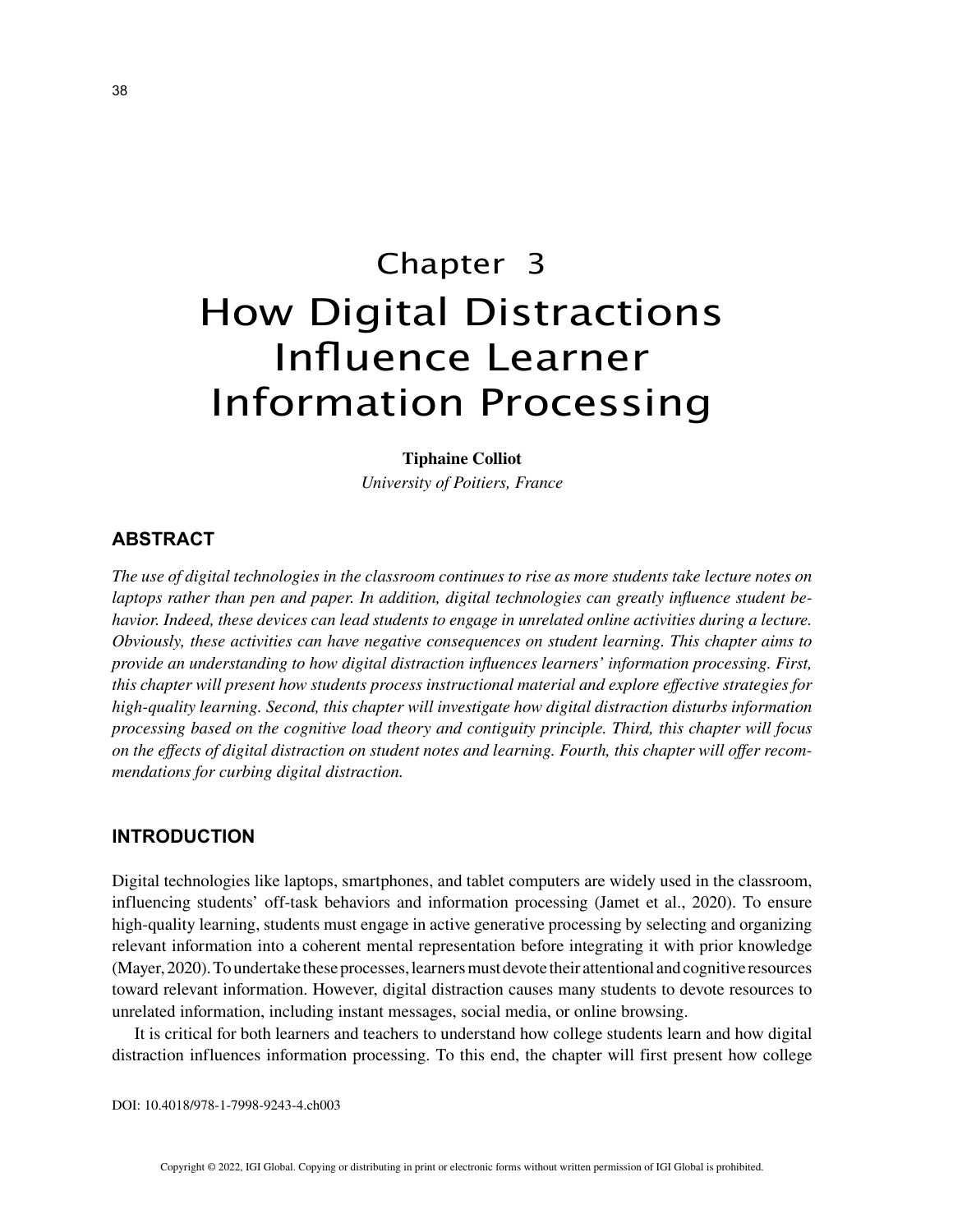#### *How Digital Distractions Influence Learner Information Processing*

students process instructional material based on key models in educational psychology. Then, the chapter will expose the negative effects of digital distraction on student learning. Finally, the chapter will provide recommendations to help instructors curb student digital distraction in the classroom. Learners will also benefit from these recommendations as they understand the need to self-regulate in-class learning behaviors to avoid the negative effects of digital distraction.

## **BACKGROUND**

How do college students process information when studying a lesson? Which effective learning strategies should learners adopt to effectively and efficiently process information? This section introduces key models in educational psychology that explain the learning process. It will also focus on effective learning strategies that can promote student learning.

# **COLLEGE STUDENTS AND LEARNING**

The cognitive theory of multimedia learning (CTML), developed by Richard E. Mayer, is a well-known model in educational psychology (Mayer, 2001, 2009, 2020). This model describes how people learn from words and pictures. These "multimedia documents" are widely used in educational settings. Indeed, many instructors present lectures via PowerPoint slides with text and illustrations. Therefore, it is critical to understand how this information is processed in memory to promote the use of effective learning strategies that improve college students' learning. CTML (Mayer, 2020) relies on three critical assumptions.

First, the dual-channels assumption refers to the fact that "humans possess separate information processing channels for visual/spatial material and auditory/verbal material" (Mayer, 2020, p. 34). For instance, when attending a lecture, college students may be required to process the speech of their lecturer and visual information like a passage from a textbook, written information, or illustrations on a whiteboard. Students process the details through different channels. Verbal information will be processed in the auditory/verbal channel; written text and illustrations will be processed in the visual/spatial channel. Learners can also transform a piece of information and process it in both channels. As an example, when viewing an illustration of an animal, learners can automatically retrieve the name of the animal from their previous knowledge and long-term memory. This transforms visual information into verbal and vice versa. This dual-channels assumption stems from Paivio's (2006) distinction between verbal/ nonverbal systems in his dual coding theory and from Baddeley's components of the working memory model (phonological loop versus visuospatial sketchpad, see Baddeley, Eysenck, and Anderson [2015], for a detailed presentation).

The model's second assumption is based on humans' limited cognitive capacity. More specifically, this assumption relies on the fact that "humans are limited in the amount of information that can be processed in each channel at one time" (Mayer, 2020, p. 36). It is common for people to forget information immediately after seeing or hearing it. Indeed, our memories cannot retain all the information around us due to our limited memory capacities. Therefore, this assumption is critical to consider in academic learning situations. The next section in this chapter focuses on this assumption based on Sweller's (2005, 2020) cognitive load theory.